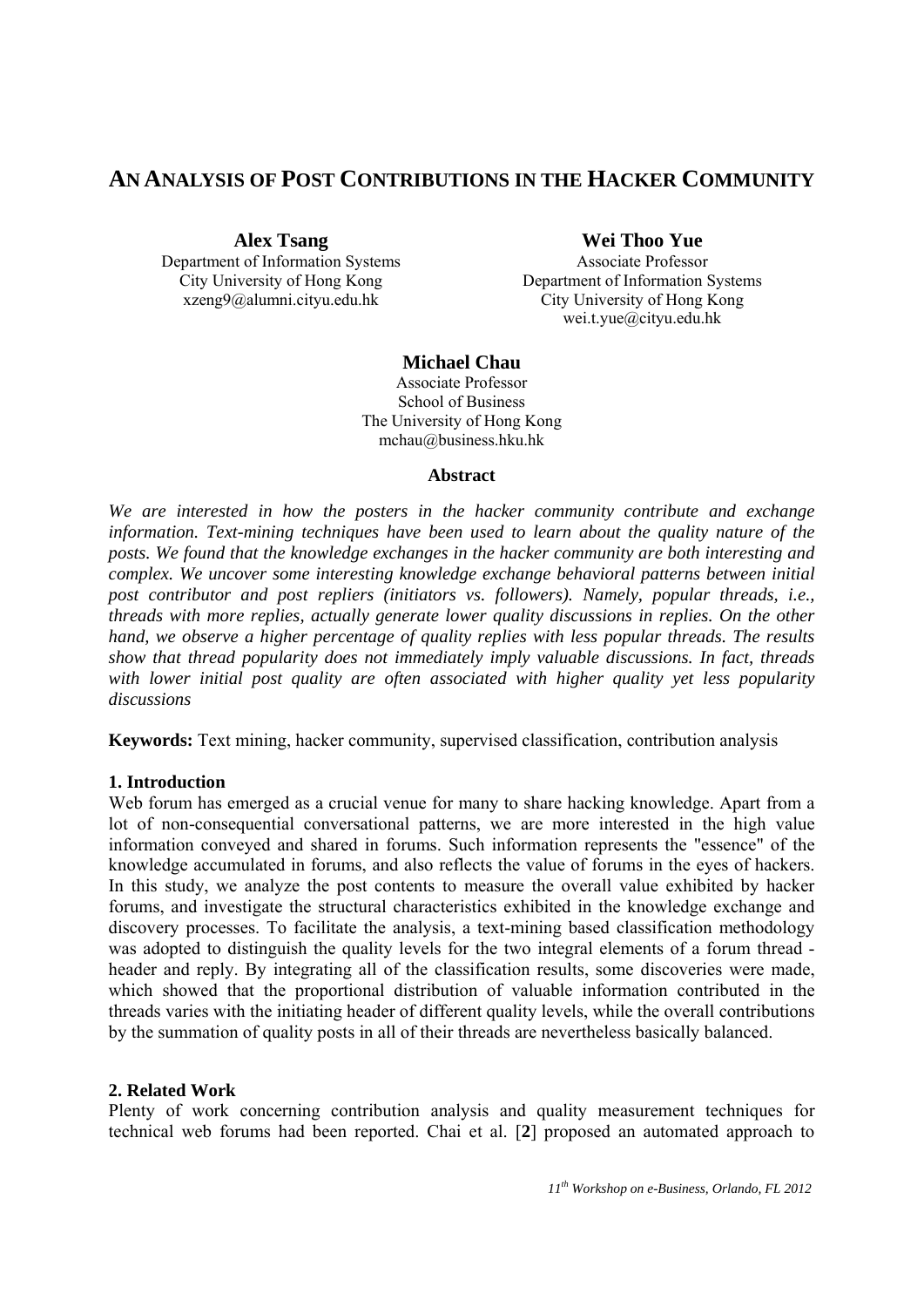perform a similar quality measurement task for forum posts, which relies on a conceptual model and a classification approach to monitor the users "consuming forum posts." Aumayr et al. [**1**] and Wang et al. [**8**] raised their respective methodologies to re-construct the thread structures for content-centric analysis, both aiming at facilitating the positioning of high-value information in the thread-level interaction activities. Focusing on user-centric analysis, Chai et al. [**3**] established a User Contribution Measurement (UCM) model for web-based discussion forums, which took into account a lot of quantified post features for classification; and Lui et al. [**6**] proposed a more comprehensive model for user classification based on their defined user-level attributes to generate weighted scores, finally leading to a conclusive classification in terms of user competency levels.

### **3. Data Collection and Sampling**

The hacker forum under study has more than 6 years of history and gathered over 145,000 active users by 2012, which had accumulatively generated approximately 3 million posts organized in 354,286 threads. Their topics extensively cover hacking-supportive technologies, such as programming, scripting, sniffing, scanning, remote administration tool; as well as direct hacking techniques such as website defacement, SQL injection, wireless hacking, keylogging, etc. Due to their large amount, sampling was done by selecting 50,000 headers randomly and indiscriminately along with their 357,721 replies to collectively constitute our data set for study.

# **4. Model and Implementation**

### *4.1 Classification Basis*

As a basic constituent unit for any web forums, each thread consists of a header and various following replies, which vary in terms of evaluation criteria for their significance to the viewers or the contribution to the forum. To facilitate the employment of expert judgment, we define the terms "quality" and "useful" to indicate their respective contributing nature as follows:

*Quality*: *the content of the header in question is inspiring and relevant to the hacking topics, such as teaching, introduction, disclosure, explanation, demonstration, troubleshooting, or any other forms presenting some kind of knowledge or information.*

*Useful*: *the content of the reply in question is inspiring and relevant to the corresponding header, such as strengthening, complement, disproving, proliferation or any other forms capable of introducing or stimulating more knowledge or information to share or reveal.*

These two dimensions have thus served as a basis throughout the classification process of headers and replies. Given the text-heavy nature of forum posts, we used Joachim's SVM<sup>light</sup> utility [**5**] for its superior performance on text categorization tasks.

# *4.2 Features for Extraction*

By expert judgment, we observed there were a total of 9 data fields in each post relevant to the classification. The usefulness of a reply is closely related to the title of the entire thread, making it one of the influential factors. Both headers and replies had therefore shared an identical list of classification features as follows: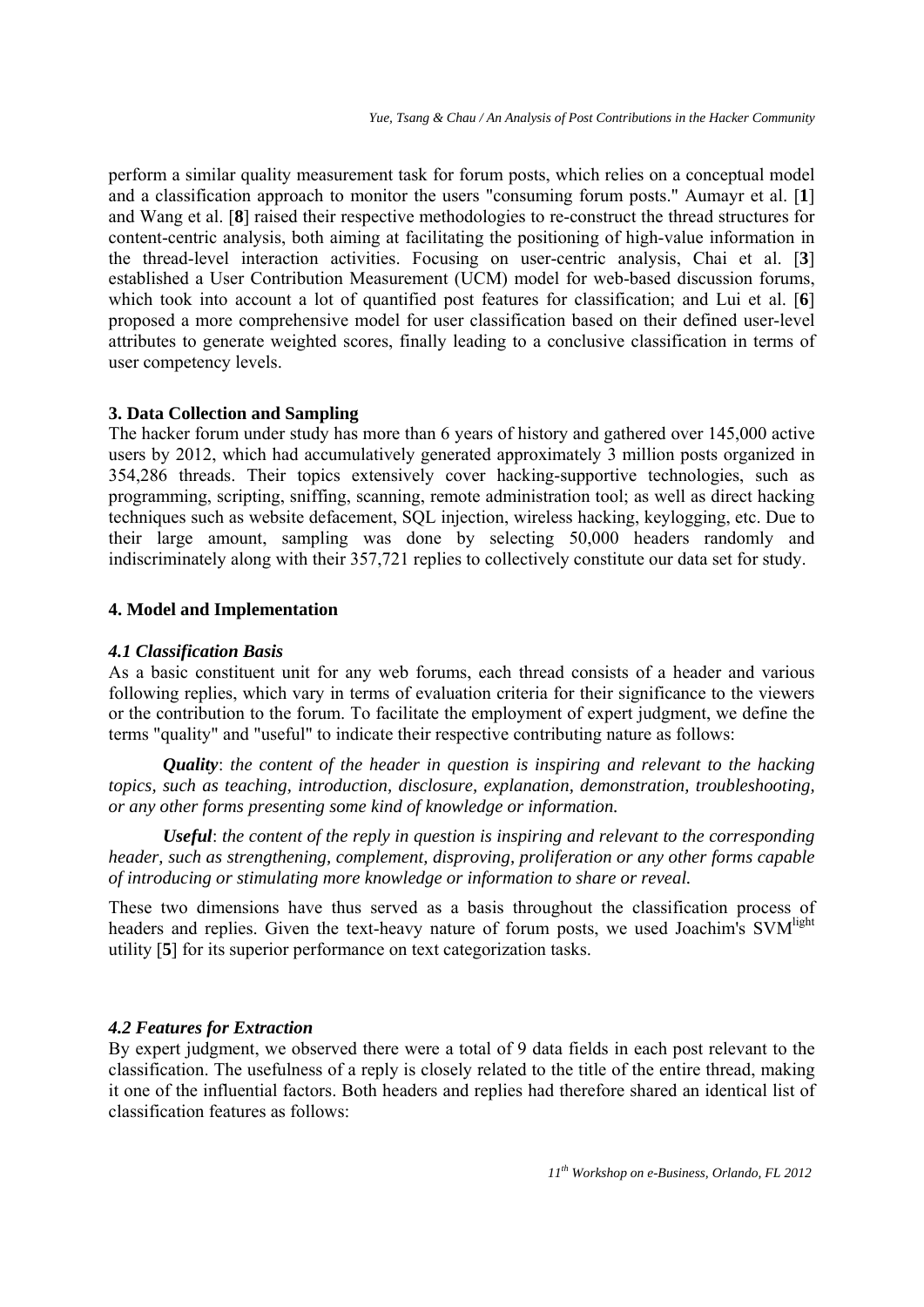*Yue, Tsang & Chau / An Analysis of Post Contributions in the Hacker Community* 

| <b>Fields for features</b> | <b>Description</b>                                                          |  |  |  |
|----------------------------|-----------------------------------------------------------------------------|--|--|--|
| postTitle                  | The title of the entire thread.                                             |  |  |  |
| postContent                | The content of the first post in the thread, <i>i.e.</i> , the header post. |  |  |  |
| <i>imageCount</i>          | Number of images appearing in the content.                                  |  |  |  |
| linkCount                  | Number of hyperlinks appearing in the content.                              |  |  |  |
| postView                   | Times for which this post has been viewed.                                  |  |  |  |
| postReply                  | Times for which this post has been replied to.                              |  |  |  |
| userLevel                  | The user's level when posting the post.                                     |  |  |  |
| userPostNumber             | Quantity of posts by this user when posting the post.                       |  |  |  |
| postLength                 | Word count of the <i>postContent</i> .                                      |  |  |  |
|                            |                                                                             |  |  |  |

[*Table 1: Classification Features*]

Owing to the requirement of the SVMlight learner, the text contents of *postTitle* and *postContent* are converted into standard tf-idf values and indexed with ordered IDs, and the rest of other plain numerical features are appended and ordered accordingly.

# *4.3 Keyword Extraction*

As the classification is performed on the headers and their replies respectively, two SVM<sup>light</sup> models are required and three sets of keyword lists are needed for all the *postTitle* and *postContent* for the headers and for the replies. To avoid any biases, each list of keywords is extracted automatically from the respective sources via an uninterfered process, in which a standard Porter stemming algorithm [**7**] is performed at first to strip any suffix of each single word, then all these words are aggregated again as a space-delimited text for N-gram extraction, where N ranges from 1 to 5. With regard to each candidate, it becomes a keyword for *postTitle* if included therein for no less than twice, or becomes a keyword for *postContent* if included for no less than 5 times. Given the 50,000 headers and 357,721 replies in our corpus, we finally extracted 137 keywords for titles, 685 for header contents and 1,282 for reply contents.

|               | postTitle | postContent        |  |
|---------------|-----------|--------------------|--|
| <b>Header</b> | crack     | download           |  |
|               | defac     | obvious            |  |
|               | password  | tutori             |  |
|               | question  | http www           |  |
|               | revers    | spoiler click      |  |
|               | tut       | youtub com/watch   |  |
| <b>Reply</b>  | fud       | Admin              |  |
|               | hack      | comput             |  |
|               | hash      | crypter            |  |
|               | help      | exactli            |  |
|               | keylogg   | recommend          |  |
|               | password  | try                |  |
|               | problem   | version            |  |
|               | site      | work               |  |
|               | server    | net/showthread php |  |

[*Table 2: Keyword Samples for Quality Headers and Useful Replies*]

With the intent to boost the performance and shorten the classification time later, an IDF (Inverse Document Frequency) value for each keyword is calculated and reserved at this stage: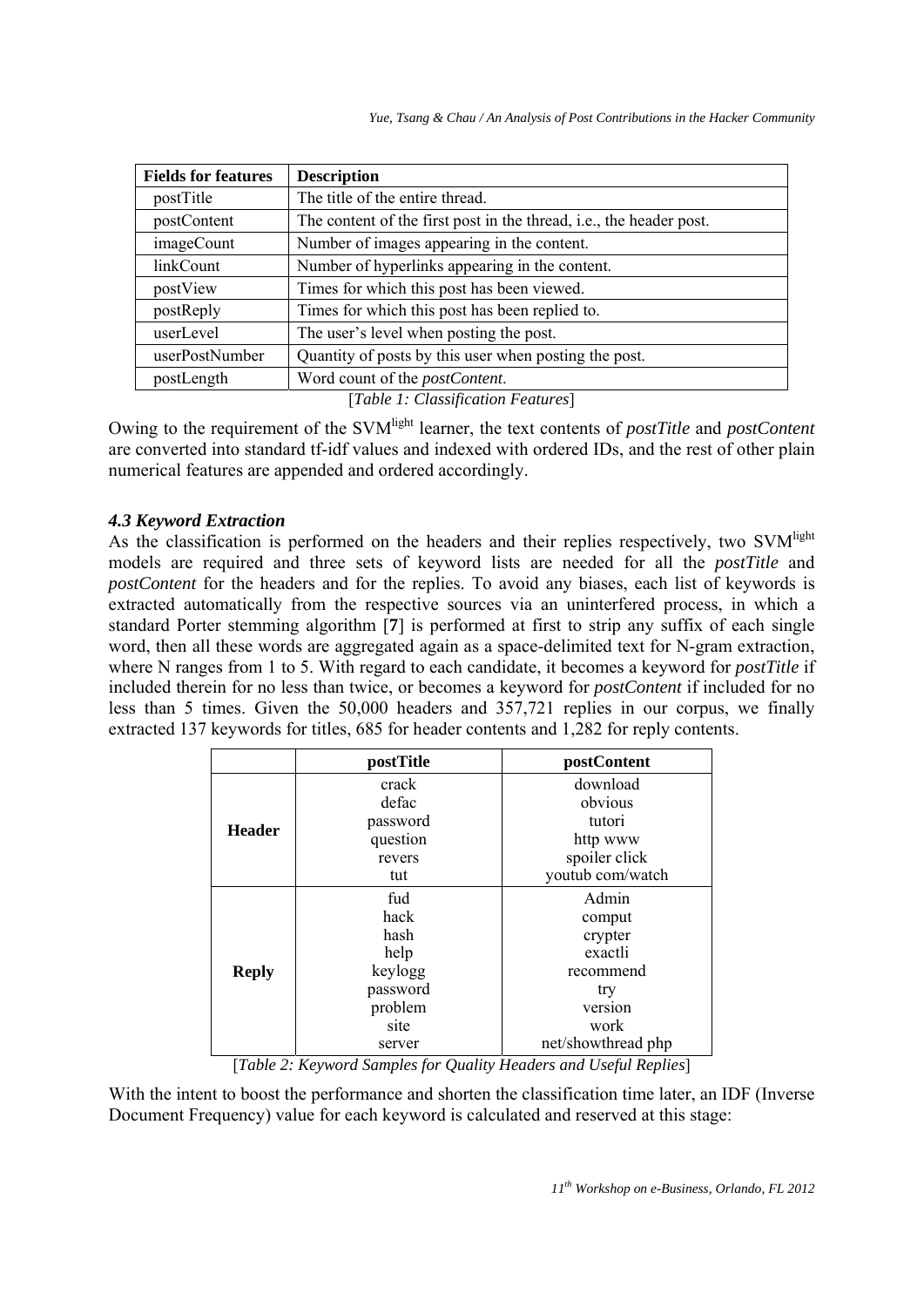, where *D* is the entire corpus of headers or replies, *d* is a single post in the corresponding *D*, *t* for "*term*" is the current keyword in question; so the numerator and denominator are actually the total number of posts in the current corpus and the number of posts containing the current keyword, respectively.

### *4.4 Model Creation*

Training sets and test sets were created for both headers and repliers to generate their respective models used by the SVM classifier. To ensure comprehensiveness, 11 headers were randomly selected across each of the 19 sub-boards of the forum to construct the training set for headers, with another 6 from each of the same sub-boards to construct the test set for headers. Replies following these headers were correspondingly grouped into training and test sets for replies by nature. Each of these entries selected passed through a manual classification to determine its significance for either model generation or test result verification.

|                                                                                                                                                                                                                                                                 |       | <b>Training set</b>   | <b>Test set</b> |                     |  |
|-----------------------------------------------------------------------------------------------------------------------------------------------------------------------------------------------------------------------------------------------------------------|-------|-----------------------|-----------------|---------------------|--|
| Headers                                                                                                                                                                                                                                                         | 209   | Quality: 63 (30.1%)   | 114             | Quality: 34 (29.8%) |  |
| Replies                                                                                                                                                                                                                                                         | 1,922 | Useful: $358(18.6\%)$ | 920             | Useful: 273(29.7%)  |  |
| F <del>ranti</del> 11.<br>$\blacksquare$ . The set of the set of the set of the set of the set of the set of the set of the set of the set of the set of the set of the set of the set of the set of the set of the set of the set of the set of the set of the |       |                       |                 |                     |  |

[*Table 3*: *Training sets and test sets with their quantities*]

Each post in both sets was then quantified as a list of feature items, largely comprised of tf/idf values converted from its title and content, which were scanned for any keyword falling in the keyword lists extracted beforehand. And each identified keyword was counted for the number of occurrence in its residing place to calculate its Term Frequency, and then multiplied by its corresponding IDF value reserved during their extraction:

, where *tf(t,d)* is obtained by dividing the number of occurrences of the keyword (*t*) by the total number of words of the current post (*d*).

Supplemented with the other 7 numerical features and a few rounds of parameter tunings, we finally obtained 2 effective classification models for both headers and replies with the following accuracy, precision, and recall values:

### **Headers:**

Accuracy on test set: 88.60% (101 correct, 13 incorrect, 114 total) Precision/recall on test set: 80.00%/82.35%

### **Replies:**

Accuracy on test set: 88.70% (816 correct, 104 incorrect, 920 total) Precision/recall on test set: 80.73%/81.32%

### *4.5 Header and Reply Classification*

With both models ready, contribution classification on headers and replies were thereby enabled. Each header was tagged as "quality/non-quality" while each reply as "useful/non-useful" to its followed header. All classification results of both groups were then integrated and analyzed from different perspectives to unveil any meaningful facts.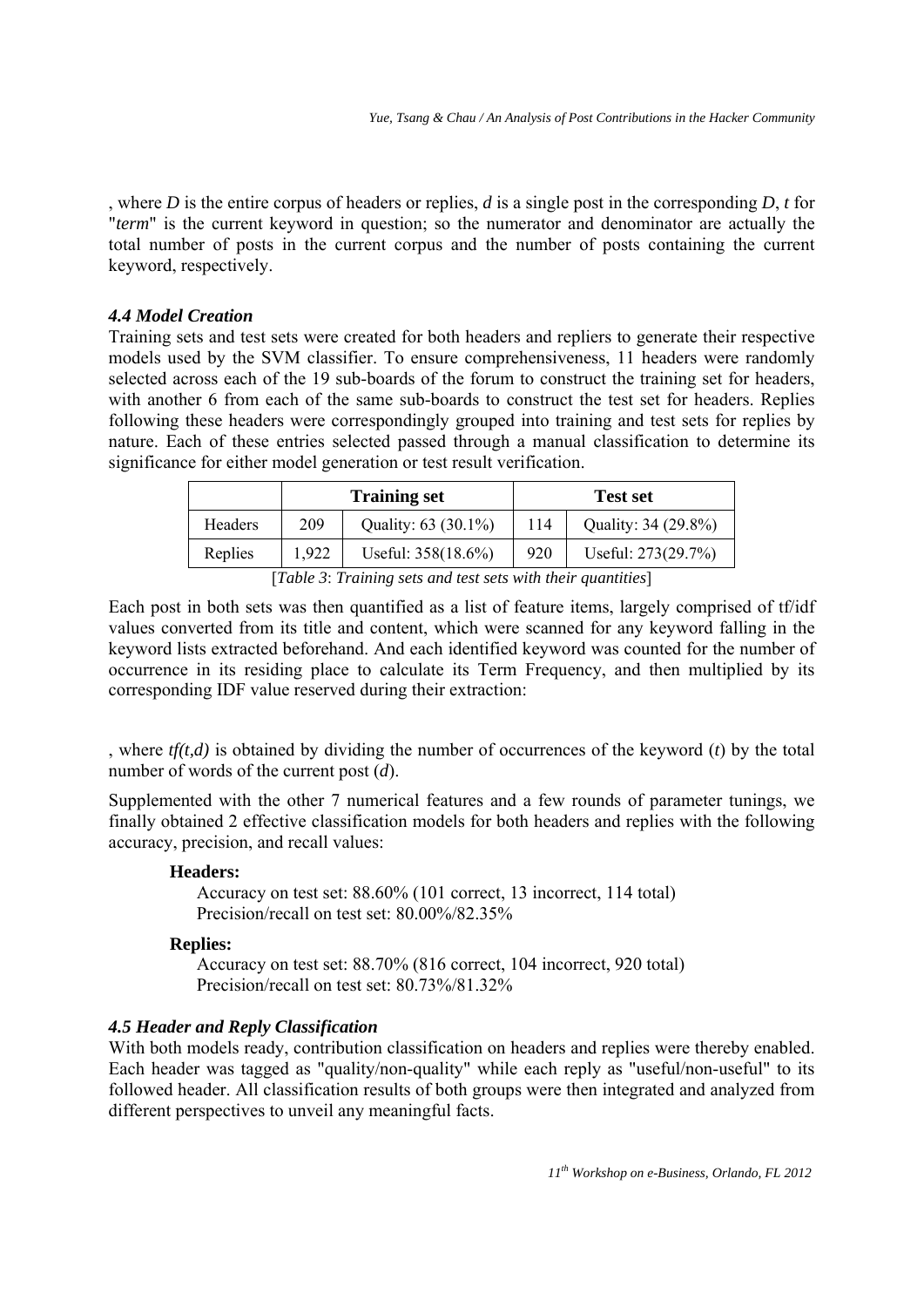### **5. Results and Analyses**

The classification results for both headers and replies exhibit some kind of distinct and obvious phenomenon, especially with their integration as appearing in the thread structure. The raw headers were first organized into two groups according to their classification results. Next, these headers were attached by all of their respective replies to re-establish the structure of the original threads. All the headers in each group were then compiled in descending order by their "visible influence", i.e., the quantity of replies, generating the following two charts showing the differentiated distribution between useful and non-useful replies following headers of different quality natures: (*see Figure 1 and Figure 2*)



[*Figure 1: Threads Initiated by Quality Headers (Group 1)*]

For brevity, in both groups, only the top 200 threads (headers) were shown. By comparison, the quality headers represented in Figure 1 distinctly attract more replies than the non-quality ones represented in Figure 2; however, most of them were also made of non-useful ones. On the contrary, despite of the fewer replies following the non-quality headers, the useful ones appeared much more actively and take higher percentage. This may reflect a fact that, header of high value in terms of information or knowledge sharing are naturally receiving more acknowledgement, but such commendations in the form of replies are less inclined to present more of this value as the header did. Meanwhile, headers in the form of questions or some immature or even incorrect statements undoubtedly attract lower popularity by their nature, but those people who are willing to reply are more inclined to provide the values lacked by the header itself, and are more likely to expand the topics or light up the sparkles among the viewers. These two figures had also highlighted the different positions of contribution weights concentrated in threads initiated with quality and non-quality headers.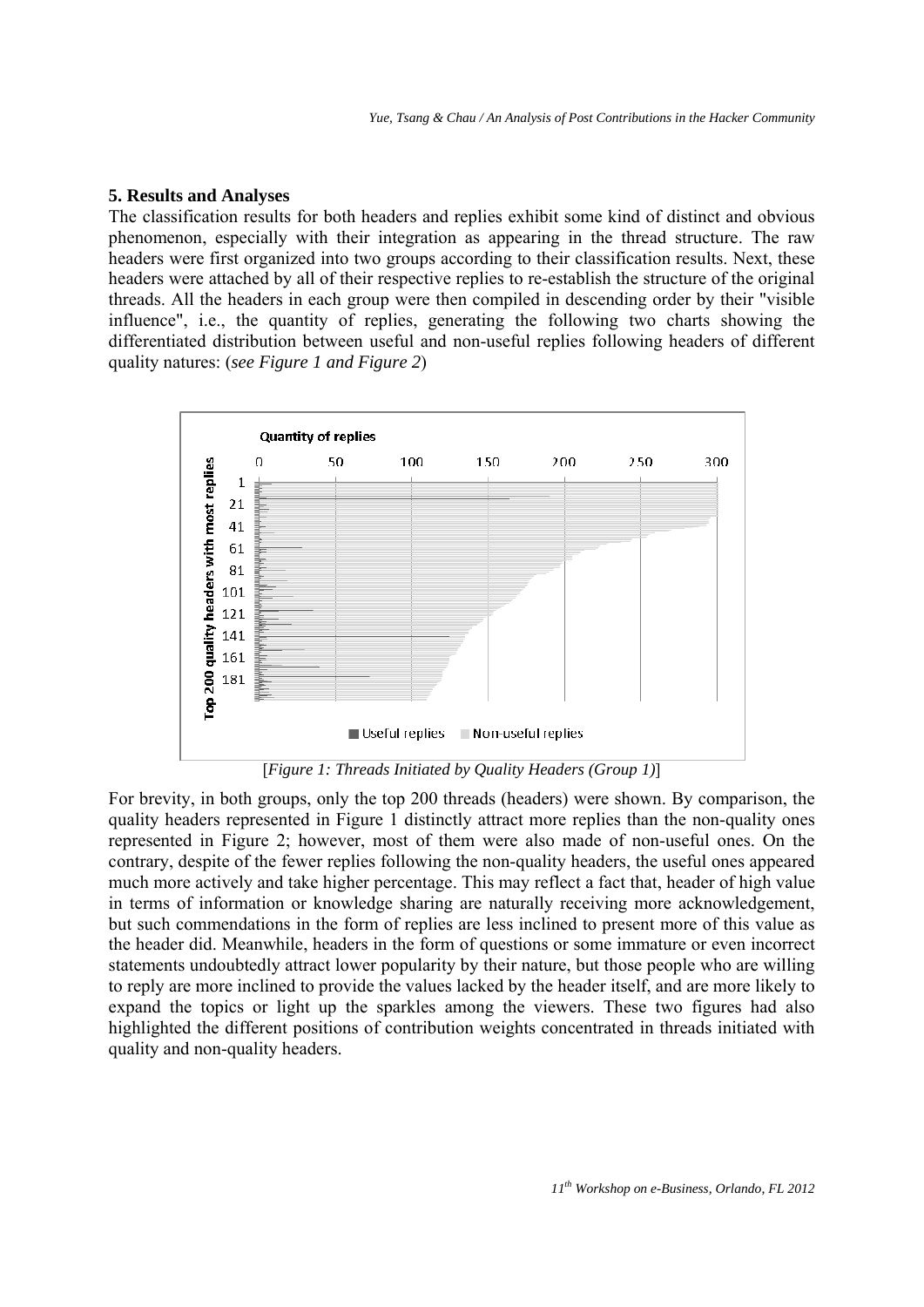

[*Figure 2: Threads Initiated by Non-quality Headers (Group 2)*]

When summed up in a table, the quantities of classified headers and replies further had drawn the following observations:

|                                                                                                                                                                                                                                                                                                                                                                                                  |                                                             | Reply                                    |                                           |                   |  |  |
|--------------------------------------------------------------------------------------------------------------------------------------------------------------------------------------------------------------------------------------------------------------------------------------------------------------------------------------------------------------------------------------------------|-------------------------------------------------------------|------------------------------------------|-------------------------------------------|-------------------|--|--|
|                                                                                                                                                                                                                                                                                                                                                                                                  |                                                             | <b>Useful</b>                            | <b>Non-useful</b>                         | subtotal          |  |  |
| Header                                                                                                                                                                                                                                                                                                                                                                                           | <b>Quality: 16,908</b><br>$(33.8\% \text{ of headers})$     | 58,754<br>$(27.6\% \text{ of subtotal})$ | 153,848<br>$(72.4\% \text{ of subtotal})$ | 212,602 (59.4%)   |  |  |
|                                                                                                                                                                                                                                                                                                                                                                                                  | <b>Non-quality: 33,093</b><br>$(66.2\% \text{ of headers})$ | 71,908<br>$(49.5\% \text{ of subtotal})$ | 73,219<br>$(50.5\% \text{ of subtotal})$  | $145,127(40.6\%)$ |  |  |
| $\mathbf{r}$ $\mathbf{r}$ $\mathbf{r}$ $\mathbf{r}$ $\mathbf{r}$ $\mathbf{r}$ $\mathbf{r}$ $\mathbf{r}$ $\mathbf{r}$ $\mathbf{r}$ $\mathbf{r}$ $\mathbf{r}$ $\mathbf{r}$ $\mathbf{r}$ $\mathbf{r}$ $\mathbf{r}$ $\mathbf{r}$ $\mathbf{r}$ $\mathbf{r}$ $\mathbf{r}$ $\mathbf{r}$ $\mathbf{r}$ $\mathbf{r}$ $\mathbf{r}$ $\mathbf{$<br>$\cdot$ $\sim$ $\cdot$ $\cdot$ $\cdot$ $\cdot$<br>$\cdots$ |                                                             |                                          |                                           |                   |  |  |

[*Table 4*: *Quantity of classified headers and replies*]

**Observation 1**: Reading horizontally in the table, we can see the quantity of quality headers effectively attracted the majority of replies. Also, due to the larger quantity of replies, each quality header stimulates around 3.47 useful replies on average, compared to 2.17 useful replies following the each non-quality header.

**Observation 2**: Reading vertically in the table, however, we can see that despite the fewer replies attracted by the higher quantity of non-quality headers, they nevertheless gather a distinctively higher percentage (49.5%) of useful replies than the quality headers (27.6%), recapping the implication that repliers are more stimulated to contribute knowledge and information to those non-quality headers.

**Observation 3**: Intuitively, since the thread as the basic structural unit of a web forum is typically viewed as a whole, the quality of the header and the usefulness of all its replies collectively constitute an overall "contribution degree" on behalf of the thread to all of their viewers as well as the forum itself. In such a sense, the total contribution weights from either of the groups of classified threads initiated by quality and non-quality headers can be simply